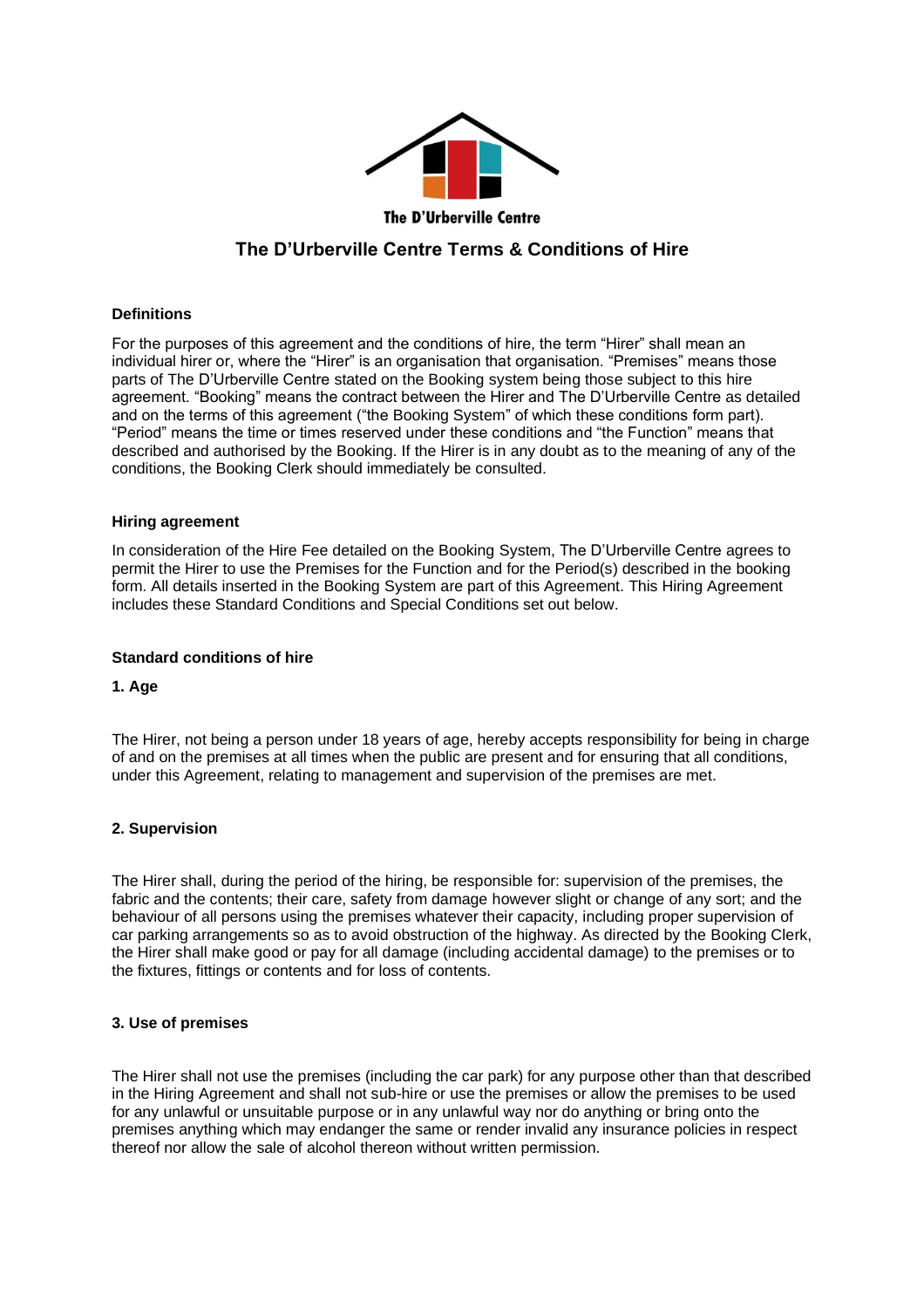# **4. Insurance and indemnity**

(a) The Hirer shall be liable for:

(i) the cost of repair of any damage (including accidental and malicious damage) done to any part of the premises including the curtilage thereof or the contents of the premises

(ii) all claims, losses, damages and costs made against or incurred by The D'Urberville Centre trustees, their employees, volunteers, agents or invitees in respect of damage or loss of property or injury to persons arising as a result of the use of the premises (including the storage of equipment) by the Hirer, and

(iii) all claims, losses, damages and costs made against or incurred by the village hall management committee, their employees, volunteers, agents or invitees as a result of any nuisance caused to a third party as a result of the use of the premises by the Hirer, and subject to sub-clause (b), the Hirer shall indemnify and keep indemnified accordingly each member of The D'Urberville Centre's trustees and the employees, volunteers, agents and invitees against such liabilities.

(b) The D'Urberville Centre shall take out adequate insurance to insure the liabilities described in subclauses (a)(i) above and may, in its discretion and in the case of non-commercial hirers, insure the liabilities described in sub-clauses (a) (ii) and (iii) above. The D'Urberville Centre shall claim on its insurance for any liability of the Hirer hereunder but the Hirer shall indemnify and keep indemnified each member of The D'Urberville Centre's trustees, employees, volunteers, agents and invitees against (a) any insurance excess incurred and (b) the difference between the amount of the liability and the monies received under the insurance policy.

(c) Where The D'Urberville Centre does not insure the liabilities described in sub-clauses (a)(ii) and (iii) above, the Hirer shall take out adequate insurance to insure such liability and on demand shall produce the policy and current receipt or other evidence of cover to The Booking Clerk. Failure to produce such policy and evidence of cover will render the hiring void and enable The Booking Clerk to rehire the premises to another Hirer.

The D'Urberville Centre is insured against any claims arising out of its own negligence.

# **5. Gaming, betting and lotteries**

The Hirer shall ensure that nothing is done on or in relation to the premises in contravention of the law relating to gaming, betting and lotteries.

# **6. Music Copyright licensing**

The hirer shall ensure that The D'Urberville Centre holds relevant licences under Performing Right Society (PRS) and the Phonographic Performance Licence (PPL) or, where appropriate, the hirer holds a licence.

## **7. Film**

Children shall be restricted from viewing age-restricted films classified according to the recommendations of the British Board of Film Classification. Hirers should ensure that they have the appropriate copyright licences for film.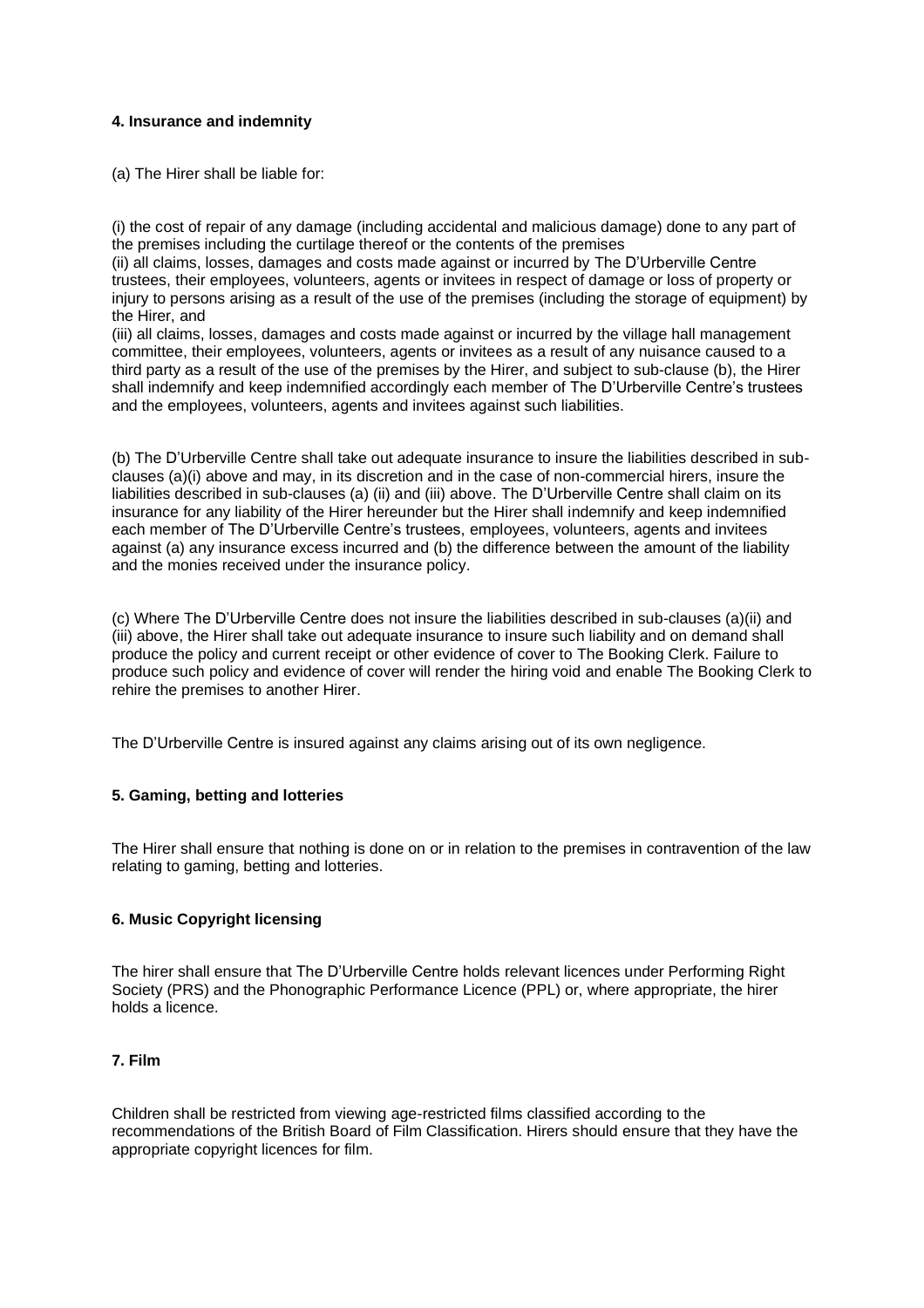# **8. Safeguarding**

The Hirer shall ensure that any activities for children under eight years of age or vulnerable adults comply with the provisions of the Childcare Act 2006 and the Safeguarding Vulnerable groups Act 2006 and only fit and proper persons who have passed the appropriate Criminal Records Bureau checks should have access to the children. Checks may also apply where children over eight and vulnerable adults are taking part in activities. The Hirer shall provide The Booking Clerk with a copy of their CRB check, Child Protection Policy and Safeguarding Policy on request.

The Hirer shall be aware that other groups may be using The D'Urberville Centre at the same time and shall ensure that children and vulnerable adults are supervised when using toilets.

Hirers shall report any damage, breakages or safety issues needing attention to the Booking Clerk, who will inform the appropriate people. These will be dealt with as soon as practicable, in the light of the circumstances, with provision to prevent access by children and vulnerable adults pending repair where appropriate.

## **9. Public safety compliance**

The Hirer shall comply with all conditions and regulations made in respect of the premises by the Local Authority, the Licensing Authority, and the centre's Fire Risk Assessment or otherwise, particularly in connection with any event which constitutes regulated entertainment, at which alcohol is sold or provided or which is attended by children. The Hirer shall also comply with the hall's health and safety policy.

The Hall has no telephone. Please ensure you have a mobile in good working order with you.

The Fire Service shall be called to any outbreak of fire, however slight, and details shall be given to The Duty Manager.

(a) The Hirer acknowledges that they have received instruction in the following matters:

- The action to be taken in event of fire. The actions to be taken in event of a fire are as follows: (i) If you **discover a fire, sound the alarm by operating the nearest Break Glass Call Point** then follow steps below. If you **hear a continuous fire alarm** follow the steps below (ii) Make your way out of the building by the closest emergency exit, closing doors and windows behind you if it is safe to do so (do not stop to collect belongings) (iii) Assemble by the fire assembly point. Follow instructions on assembly point sign (iv) Do not reenter the building until the Duty Manager or the Fire Brigade have confirmed it is safe to do so
- Escape routes and the need to keep them clear.
- Appreciation of the importance of any fire doors and of closing all fire doors at the time of a fire.
- Locations of the first aid boxes (First aid boxes are located in the kitchen areas of the main hall, Meeting Room 1 and The McCullagh Room)

(b) In advance of any activity whether regulated entertainment or not the Hirer shall check the following items:

That all fire exits are unlocked and panic bolts in good working order.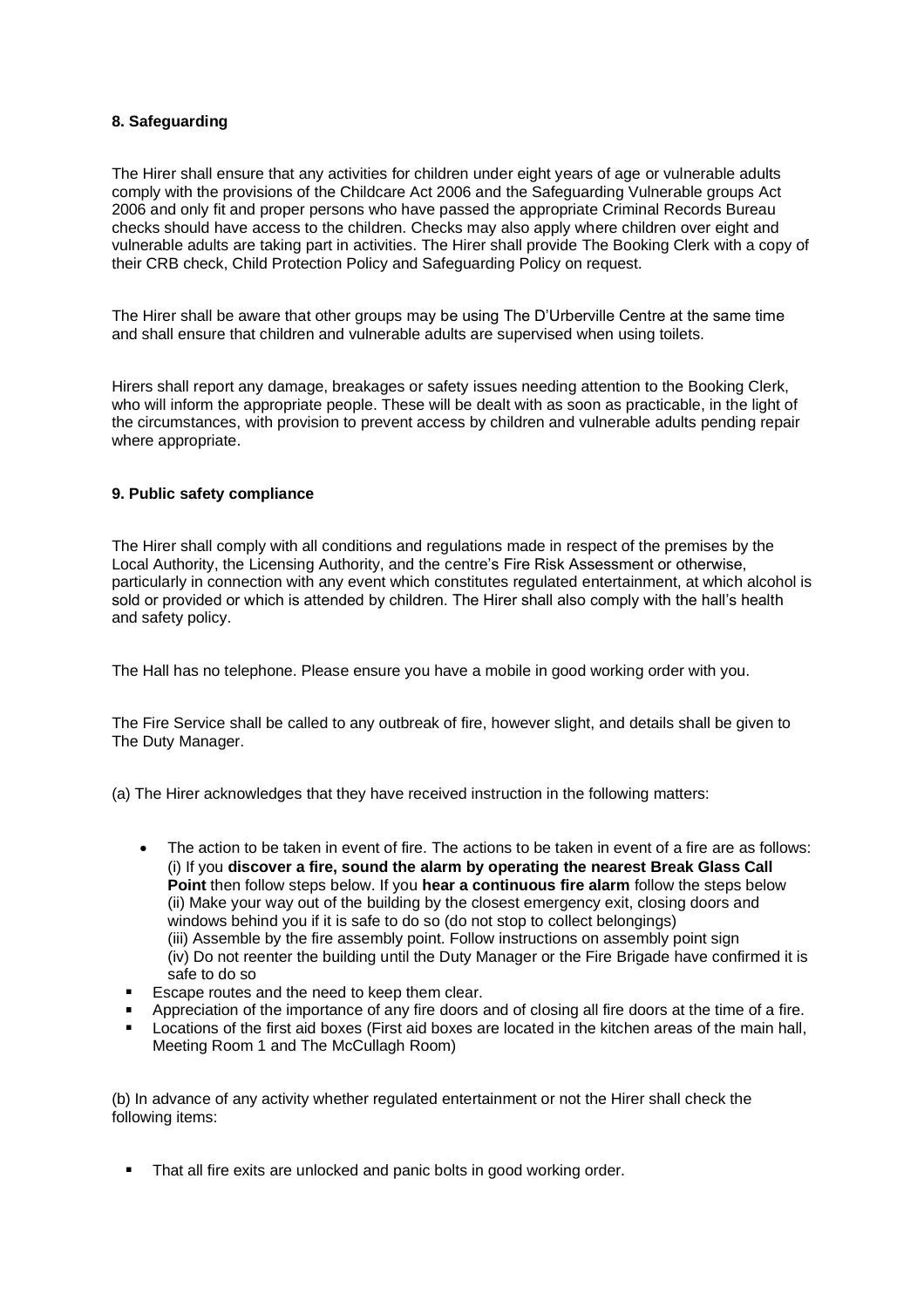- That all escape routes are free of obstruction and can be safely used for instant free public exit.  $\blacksquare$
- That any fire doors are not wedged open.
- $\blacksquare$ That exit signs are illuminated.
- That there are no obvious fire hazards on the premises.

#### **10. Noise**

The Hirer shall ensure that the minimum of noise is made on arrival and departure, particularly late at night and early in the morning. The Hirer shall comply with any other licensing condition for the premises.

## **11. Alcohol**

The hirer undertakes to comply with the provisions of the Licensing Act 2003 (and any regulations thereunder) as they relate to a Premises User holding a Temporary Event Notice (TEN) and to indemnify The D'Urberville Trustees for any obligations thereunder.

## **12. Drunk and disorderly behaviour and supply of illegal drugs**

The Hirer shall ensure that in order to avoid disturbing neighbours to the centre and avoid violent or criminal behaviour; care shall be taken to avoid excessive consumption of alcohol. No illegal drugs may be brought onto the premises. Drunk and disorderly behaviour shall not be permitted either on the premises or in its immediate vicinity. Any person suspected of being drunk, under the influence of drugs or who is behaving in a violent or disorderly way shall be asked to leave the premises in accordance with the Licensing Act 2003.

## **13. Health and hygiene**

The Hirer shall, if preparing, serving or selling food, observe all relevant food health and hygiene legislation and regulations. In particular dairy products, vegetables and meat on the premises must be refrigerated and stored in compliance with the Food Temperature Regulations. The premises are provided with a refrigerator but not a thermometer.

## **14. Electrical appliance safety**

The Hirer shall ensure that any electrical appliances brought by them to the premises and used there shall be safe, in good working order, and used in a safe manner in accordance with the Electricity at Work Regulations 1989. Where a residual circuit breaker is provided the hirer must make use of it in the interests of public safety.

The Hirer shall ensure that any electronic devices are not left to charge unattended.

The Hirer shall ensure that any 13-amp equipment is plugged into an individual mains socket. The use of multi-gang adaptors is prohibited for 13-amp equipment.

# **15. Stored equipment**

The D'Urberville Centre accepts no responsibility for any stored equipment or other property brought on to or left at the premises, and all liability for loss or damage is hereby excluded. All equipment and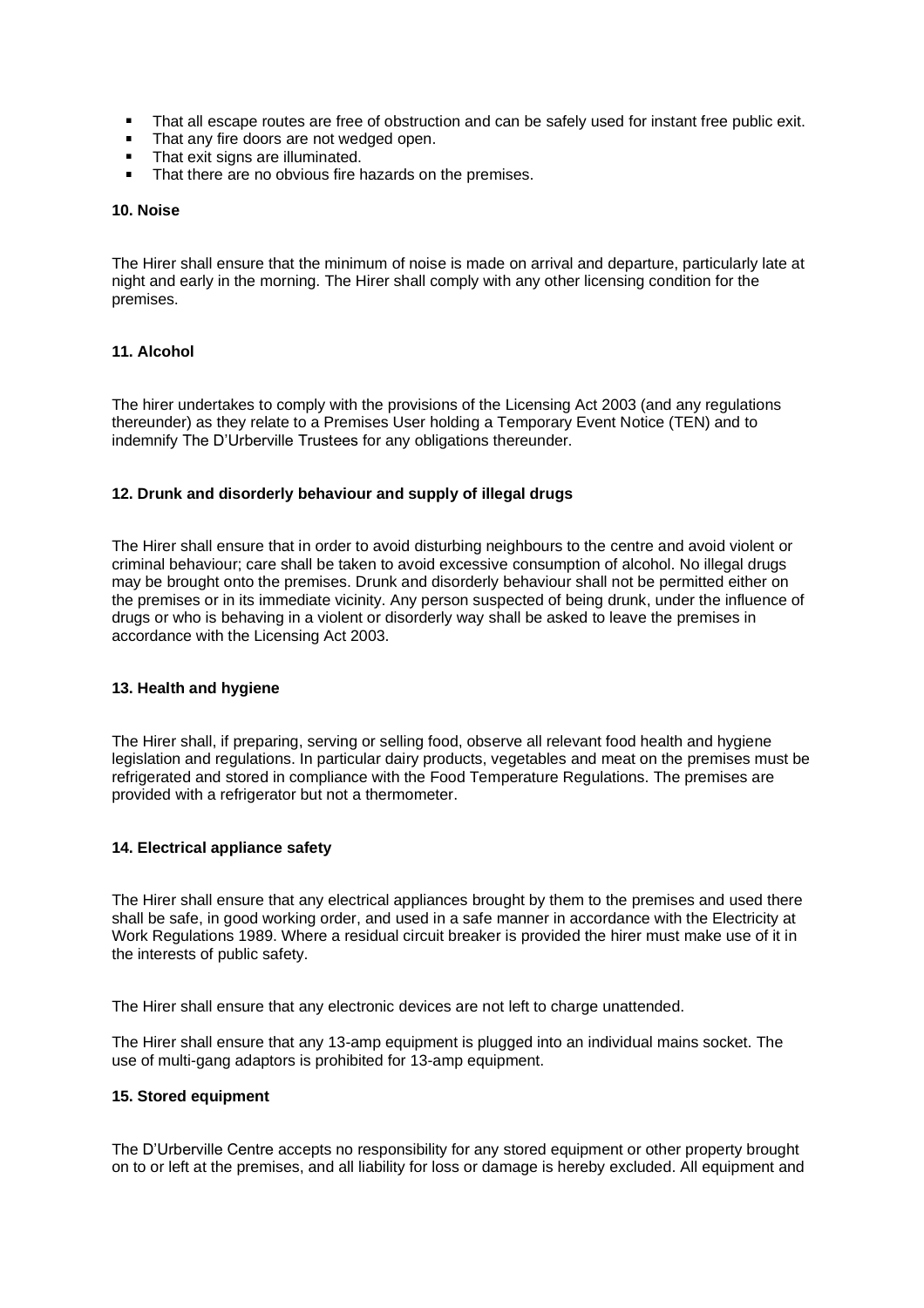other property (other than stored equipment) must be removed at the end of each hiring or fees will be charged for each day or part of a day at the hire fee per hiring until the same is removed.

The D'Urberville Centre may, use its discretion in any of the following circumstances:

(a) Failure by the Hirer either to pay any charges in respect of stored equipment due and payable or to remove the same within 7 days after the agreed storage period has ended.

(b) Failure by the Hirer to dispose of any property brought on to the premises for the purposes of the hiring. This may result in The D'Urberville Centre disposing of any such items by sale or otherwise on such terms and conditions as it thinks fit and charge the Hirer any costs incurred in storing and selling or otherwise disposing of the same.

## **16. Smoking/Vaping**

The Hirer shall, and shall ensure that the Hirer's invitees, comply with the prohibition of smoking in public places provisions of the Health Act 2006 and regulations made thereunder. Any person who breaches this provision shall be asked to leave the premises. The Hirer shall ensure that anyone wishing to smoke does so outside and disposes of cigarette ends, matches etc. in a tidy and responsible manner, so as not to cause a fire.

Vaping is not permitted inside The D'Urberville Centre.

## **17. Accidents and dangerous occurrences**

Any failure of equipment belonging to The D'Urberville Centre or brought in by the Hirer must also be reported as soon as possible. The Hirer must report all accidents involving injury to the public to the Duty Manager as soon as possible and enter the details into the Accident Report Book which is kept behind the desk in reception.

First aid boxes are located in the kitchen areas of the main hall, Meeting Room 1 and The McCullagh Room.

## **18. Explosives and flammable substances**

The hirer shall ensure that:

(a) Highly flammable substances are not brought into, or used in any part of the premises and that

(b) No internal decorations of a combustible nature (e.g. polystyrene, cotton wool) shall be erected without the consent of the Booking Clerk. No decorations are to be put up near light fittings or heaters.

(c) No hybrid or alternative fuel vehicles are parked adjacent to the building

**19. Heating**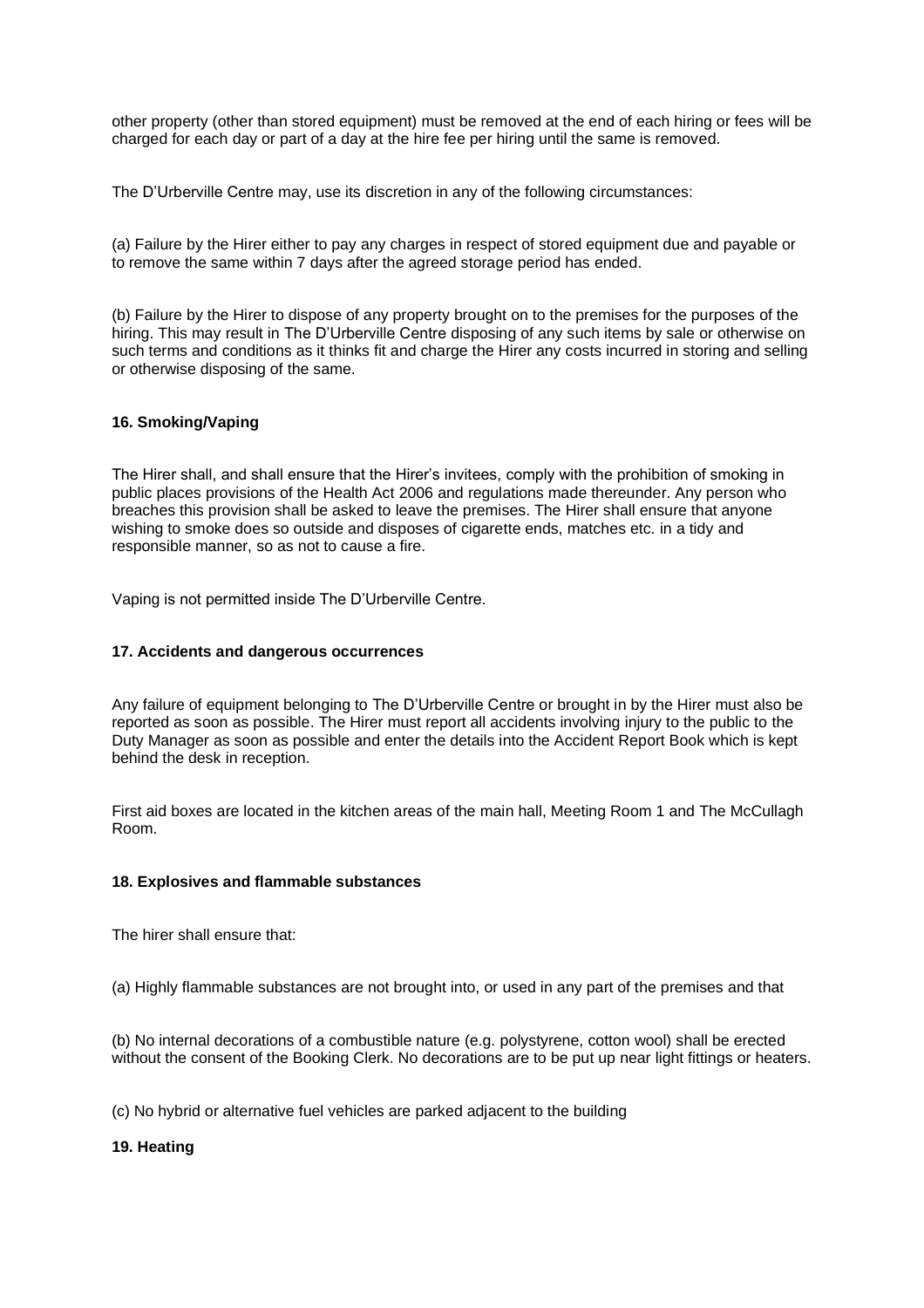The heating is controlled remotely by The Booking Clerk. If you require a specific temperature you must inform The Booking Clerk a week in advance of your booking.

The Hirer shall ensure that no unauthorised heating appliances shall be used on the premises when open to the public without the consent of the management committee. Portable Liquefied Propane Gas (LPG) heating appliances shall not be used.

## **20. Animals**

The Hirer shall ensure that no animals (excluding dogs) are brought into the premises, other than for a special event agreed to by The Booking Clerk. No animals whatsoever are to enter the kitchen areas at any time.

## **21. Fly posting**

The Hirer shall not carry out or permit fly posting or any other form of unauthorised advertisements for any event taking place at the premises and shall indemnify, and keep indemnified, each member of The D'Urberville Centre's trustees accordingly against all actions, claims and proceedings arising from any breach of this condition. Failure to observe this condition may lead to prosecution by the local authority.

#### **22. Sale of goods**

The Hirer shall, if selling goods on the premises, comply with Fair Trading Laws and any code of practice used in connection with such sales. In particular, the Hirer shall ensure that the total prices of all goods and services are prominently displayed, as shall be the organiser's name and address and that any discounts offered are based only on Manufacturers' Recommended Retail Prices.

## **23. Cancellation**

If the Hirer cancels the booking at least four weeks before the date of the event, The D'Urberville Centre will return in full any fees already paid. If the Hirer cancels the booking between two and four weeks before the date of the event, The D'Urberville Centre will return the 50% of any fees already paid. If the Hirer cancels the booking less than two weeks before the date of the event or fails to proceed with the booking thereafter, The D'Urberville Centre will retain any hire fees already paid. The D'Urberville Centre reserves the right to cancel this hiring by written notice to the Hirer in the event of:

(a) the premises being required for use as a Polling Station for a Parliamentary or Local Government election or by-election.

(b) the premises being required for use by the NHS.

(c) the D'Urberville Centre trustees reasonably considering that (i) such hiring will lead to a breach of licensing conditions, if applicable, or other legal or statutory requirements, or (ii) unlawful or unsuitable activities will take place at the premises as a result of this hiring.

(d) the premises becoming unfit for the use intended by the Hirer.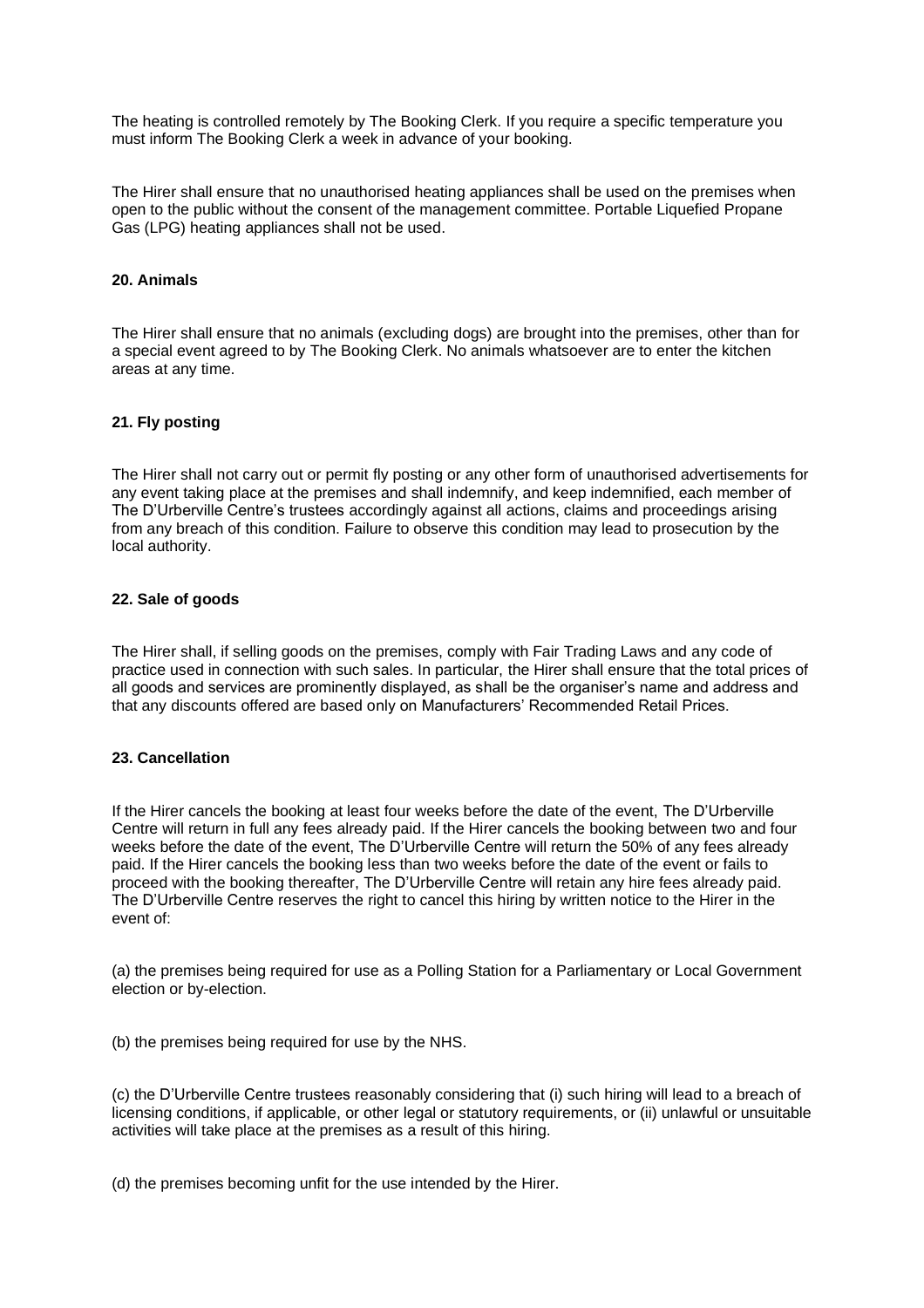(d) an emergency requiring use of the premises as a shelter for the victims of flooding, snowstorm, fire, explosion or those at risk of these or similar disasters.

In any such case the Hirer shall be entitled to a refund of any fees already paid, but The D'Urberville Centre shall not be liable to the Hirer for any resulting direct or indirect loss or damages whatsoever.

## **24. End of hire**

The Hirer shall be responsible for leaving the premises and surrounding area in a clean and tidy condition, properly locked and secured unless directed otherwise and any contents temporarily removed from their usual positions properly replaced, otherwise The D'Urberville Centre shall be at liberty to make an additional charge.

## **25. No alterations**

No alterations or additions may be made to the premises nor may any fixtures be installed or placards, decorations or other articles be attached in any way to any part of the premises without the prior written approval of the Booking Clerk. Any alteration, fixture or fitting or attachment so approved shall at the discretion of The D'Urberville Centre remain in the premises at the end of the hiring. It will become the property of The D'Urberville Centre unless removed by the Hirer who must make good to the satisfaction of The D'Urberville Centre any damage caused to the premises by such removal.

## **26. No rights**

The Hiring Agreement constitutes permission only to use the premises and confers no tenancy or other right of occupation on the Hirer.

## **Special Conditions of Hire**

All functions must end promptly by midnight to comply with the Public Entertainment Licence.

## **Opening and closing The D'Urberville Centre**

Arrangements for access to the centre will be made shortly before your hire – please contact [durbervillebookings@aol.com](mailto:durbervillebookings@aol.com) a few days before the event.

Please ensure that any outside caterers, contractors and bar staff are aware of the hire period and that they will not be able to enter before or leave after the hire period.

Guests are expected to vacate the premises within fifteen minutes of the end of a licensed period. After midnight only those helping to clear up the centre should be on the premises.

# **Furniture**

Please lift the chairs and tables in order to avoid damaging the floor. Please stack chairs and tables neatly.

## **Consideration for others**